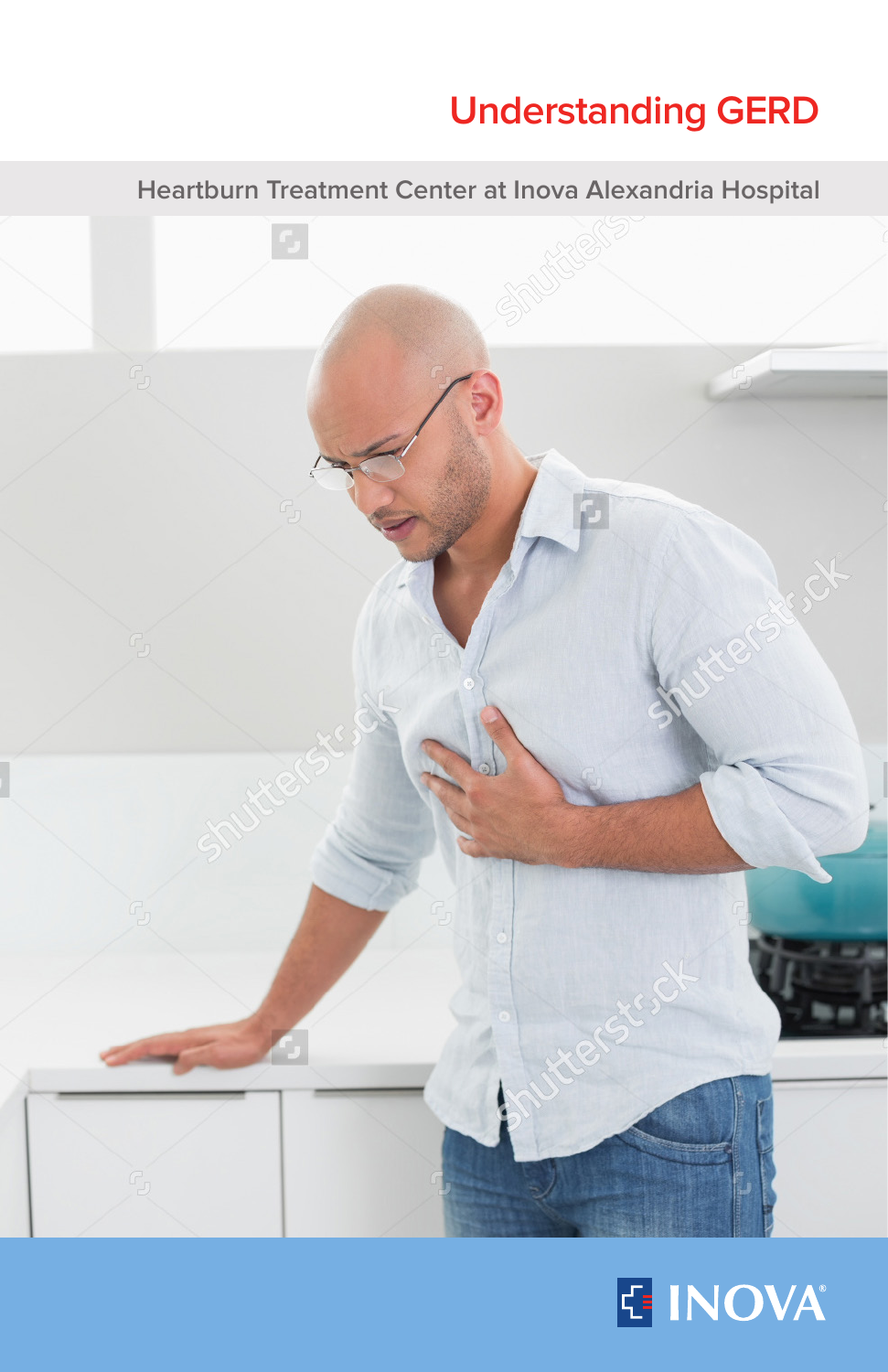

### **Understanding GERD**

#### **What is GERD?**

Gastroesophageal reflux disease (GERD) occurs when the lower esophageal sphincter (LES) opens spontaneously, for varying periods of time, or does not close properly and stomach contents rise up into the esophagus. The esophagus is the tube that carries food from the mouth to the stomach. The LES is a ring of muscle at the bottom of the esophagus that acts like a valve between the esophagus and stomach. GERD is also called acid reflux because the digestive juices and food that rises up into the esophagus has acid mixed in with it.

When acid reflux occurs, food or fluid can often be tasted in the back of the mouth. When refluxed stomach acid touches the lining of the esophagus it may cause a burning sensation in the chest or throat called heartburn or acid indigestion. Occasional reflux is common and does not necessarily mean one has a serious problem. Persistent reflux that occurs more than twice a week is considered GERD, and it can eventually lead to more serious health problems. People of all ages can have GERD.

#### **What are the symptoms of GERD?**

The main symptom of GERD in adults is frequent heartburn, also called acid indigestion. Patients often describe a burning type pain in the lower part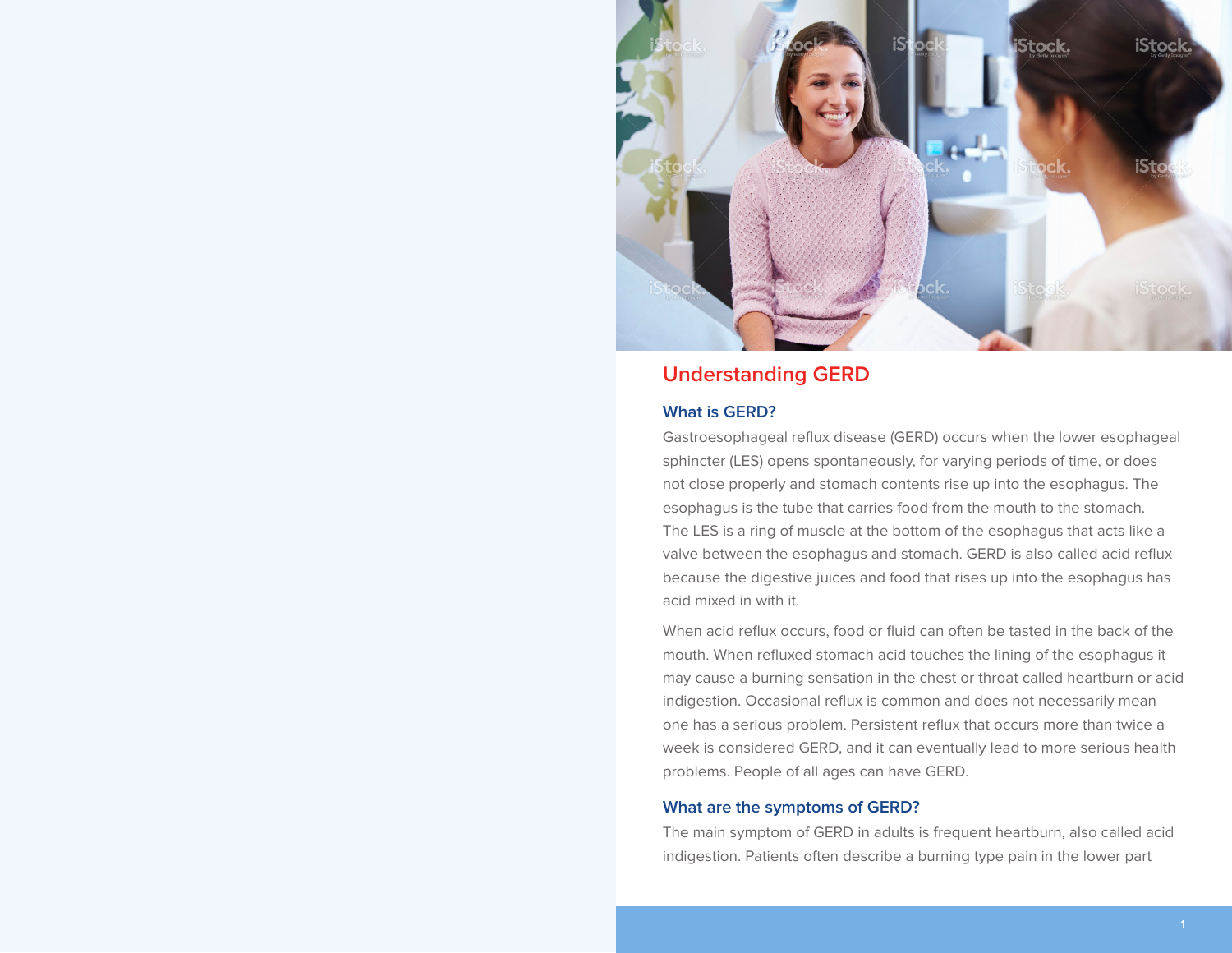of the mid-chest, behind the breastbone, and in the mid-abdomen. Often a foul or oily taste accompanies the pain. Most children under 12 years with GERD, and some adults, have GERD without heartburn. Instead, they may experience a dry cough, asthma symptoms, or trouble swallowing. This condition is called laryngeal pharyngeal reflux or LPR.

#### **What causes GERD?**

The reason some people develop GERD is still unclear. In some people with GERD, the LES simply relaxes at an inappropriate time. Anatomical abnormalities such as a hiatal hernia may also contribute to GERD. A **hiatal hernia** occurs when the upper part of the stomach and the LES move above the diaphragm (a thin layer of muscle that separates the stomach cavity from the chest cavity). When the LES is in its normal position the diaphragm helps keep stomach contents and acid from rising up into the esophagus. When a hiatal hernia is present, acid and non-acid reflux can occur more easily. A hiatal hernia can occur in people of any age and is most often a common finding in otherwise healthy people over age 50. Like hernias in other parts of the body, this defect can be acquired over time from straining, coughing or gaining weight. Fortunately every hiatal hernia does not cause GERD or significant symptoms.

Other factors that may contribute to GERD include:

- Obesity/pregnancy
- Heavy or repetitive lifting and/or straining
- Smoking

The food you eat **does not cause reflux** but foods that commonly worsen reflux symptoms include:

- Citrus fruits
- Chocolate
- Drinks with caffeine or alcohol
- Fatty and fried foods
- • Garlic and onions
- Mint flavorings
- Spicy foods
- Tomato-based foods, like spaghetti sauce, salsa, chili, and pizza



### **Treating GERD – Medical Options**

#### **How is GERD treated?**

See your health care provider if you have had symptoms of GERD and have been using antacids or other over-the-counter reflux medications for more than 2 weeks. Your health care provider may refer you to a gastroenterologist, a doctor who treats diseases of the stomach and intestines. Depending on the severity of your GERD, treatment may involve one or more of the following lifestyle changes, medications, or surgery.

#### **Lifestyle Changes**

- If you smoke, stop.
- Avoid foods and beverages that worsen symptoms.
- Lose weight if needed.
- Eat small, frequent meals.
- Wear loose-fitting clothes.
- Avoid lying down for 3 hours after a meal.
- Raise the head of your bed 6 to 8 inches by securing wood blocks under the bedposts or using a wedge under the mattress. Just using extra pillows will not help.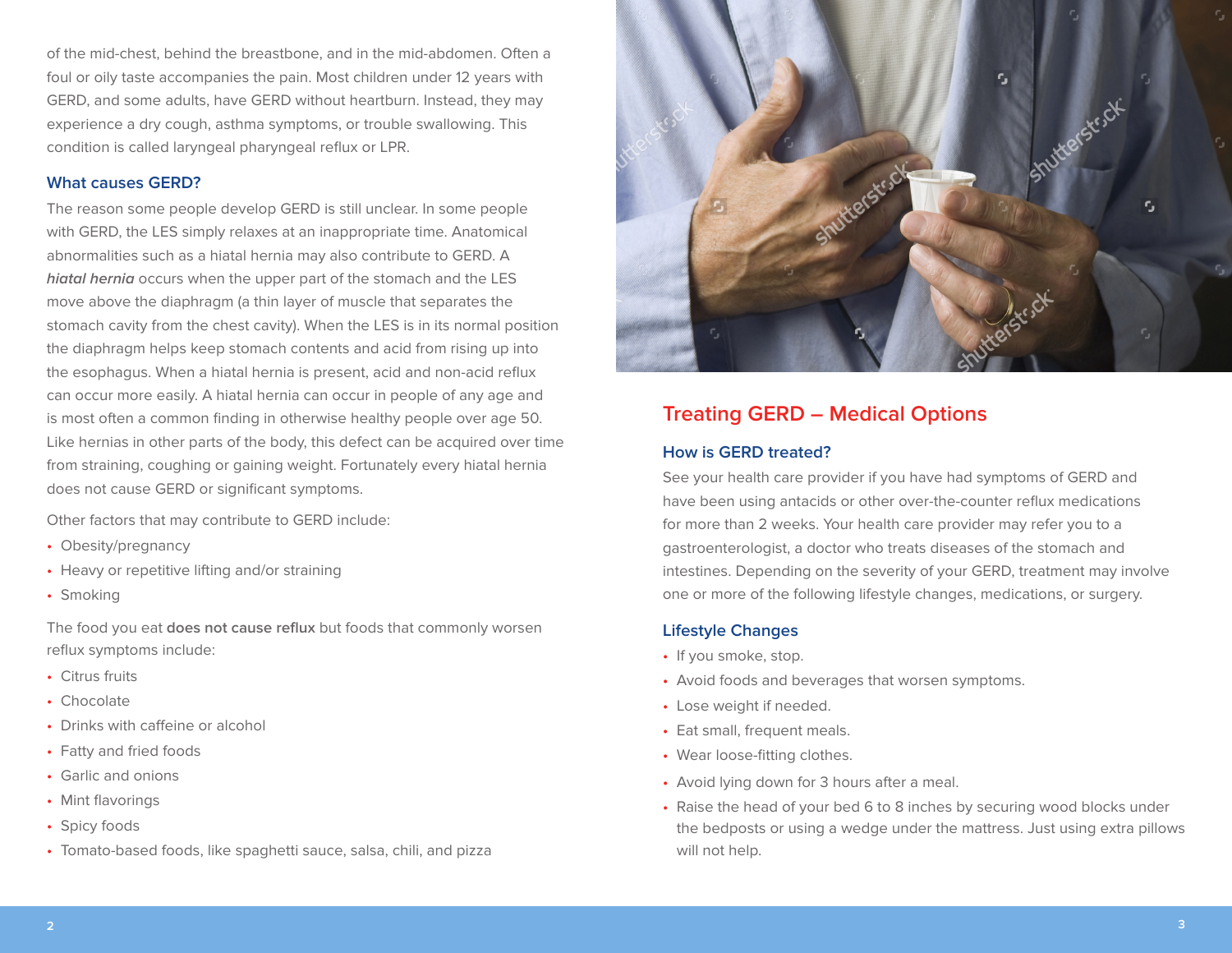### **Medications**

Your physician may recommend over-the-counter antacids or medications that stop acid production. You can buy many of these medications without a prescription; however, see your physician before starting or adding a medication.

• **Antacids**, such as Alka-Seltzer, Maalox, Mylanta, Rolaids, and Riopan, are usually the first drugs recommended to relieve heartburn and other mild GERD symptoms. Many brands on the market use different combinations of three basic salts—magnesium, calcium, and aluminum—with hydroxide or bicarbonate ions to neutralize



the acid in your stomach. Antacids, however, can have side effects.

Magnesium salt can lead to diarrhea, and aluminum salt may cause constipation. Aluminum and magnesium salts are often combined in a single product to balance these effects.

Calcium carbonate antacids, such as Tums, can also be a supplemental source of calcium. They can cause constipation as well.

- Foaming agents, such as Gaviscon, work by covering your stomach contents with foam to prevent reflux.
- • **H2 blockers**, such as cimetidine (Tagamet HB), famotidine (Pepcid AC), nizatidine (Axid AR), and ranitidine (Zantac 75), decrease acid production. They are available in prescription strength and over-the-counter strength. These drugs provide short-term relief and are effective for about half of those who have GERD symptoms.
- • **Proton pump inhibitors** include medications like: omeprazole (Prilosec, Zegerid), lansoprazole (Prevacid), pantoprazole (Protonix), rabeprazole (Aciphex) esomeprazole (Nexium), dexlansoprazole (Dexilant) which are available by prescription. Many of these are now available in overthe-counter strengths that do not require a prescription. Proton pump inhibitors are more effective than H2 blockers and can relieve symptoms and heal the esophageal lining in almost everyone who has GERD by providing a less acidic environment that promotes healing but they do not stop the reflux/regurgitation from occurring. .
- • **Prokinetics** help strengthen the LES and make the stomach empty faster so that there may be less fluid in the stomach to be refluxed or regurgitated. This group includes bethanechol (Urecholine) and metoclopramide (Reglan). Metoclopramide also improves muscle action in the digestive tract. Prokinetics can have side effects that limit their usefulness—fatigue, sleepiness, depression, anxiety and problems with movement in some patients.

Because drugs work in different ways, combinations of medications may help control symptoms. People who get heartburn after eating may take both antacids and H2 blockers. The antacids work first to neutralize the acid in the stomach, and then the H2 blockers act on acid production. By the time the antacid stops working, the H2 blocker will have stopped acid production. Your physician is the best source of information about how to use medications for GERD.

**It is important to note that medications do not "cure" reflux like antibiotics "cure" infections. Medical management of GERD is designed to control the symptoms and lessen the damage caused by stomach fluid splashing into the esophagus and airway. Medications and lifestyle adjustments do not repair the mechanical defects that allow reflux to occur. Most patients experience a rapid return of their previous symptoms when medications are discontinued.**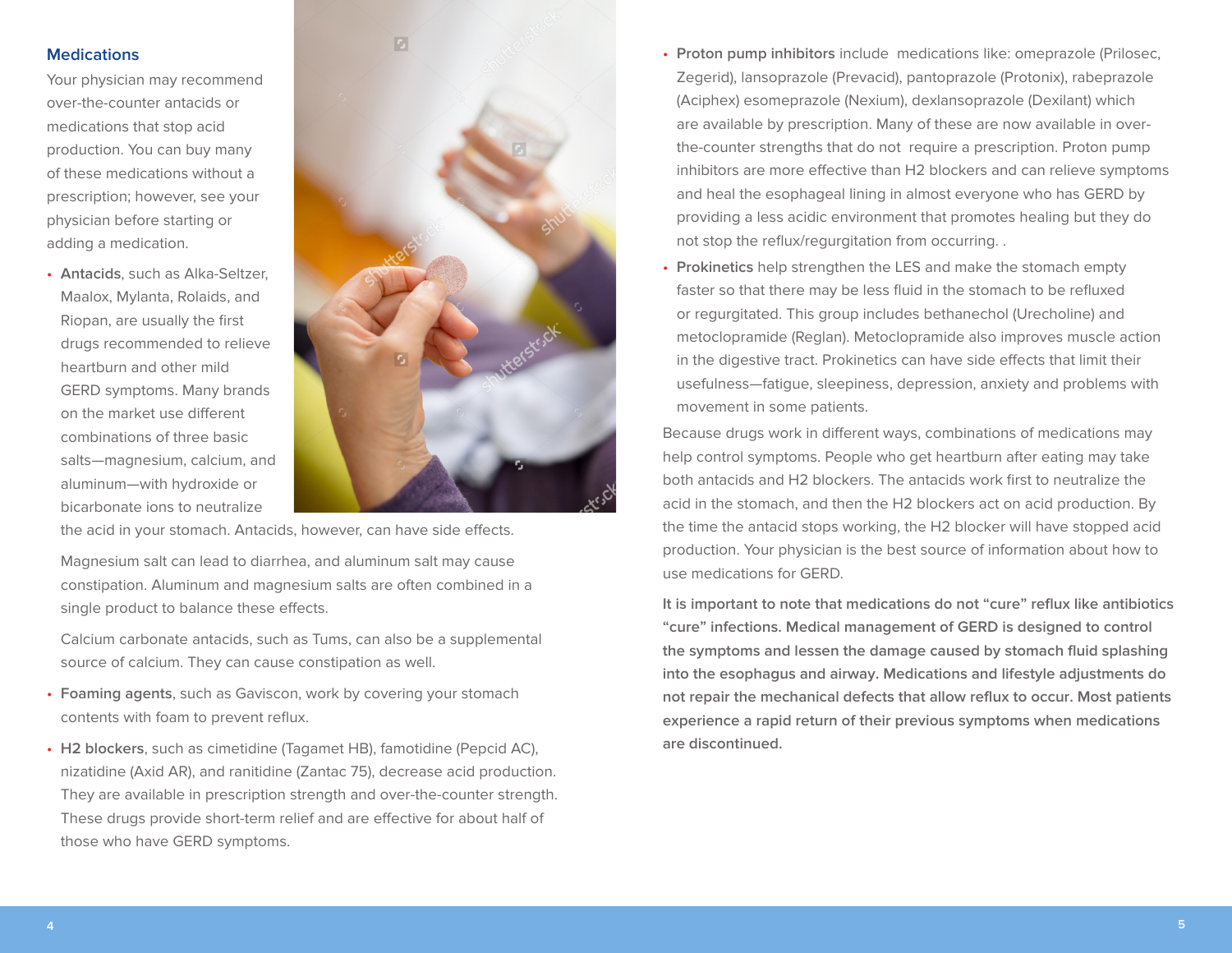## **Treating GERD – Surgical Options**

#### **What if GERD symptoms persist?**

If your symptoms do not improve with lifestyle changes or medications, you may need additional tests.

- • **Barium swallow radiograph** uses x-rays to help spot abnormalities such as a hiatal hernia and other structural or anatomical problems of the esophagus. With this test, you drink a solution and then x-rays are taken. The test will not detect mild irritation, although strictures/narrowing of the esophagus—and ulcers can be observed.
- • **Upper endoscopy** is more accurate than a barium swallow radiograph and may be performed in a hospital or a doctor's office. The doctor may spray your throat to numb it and then, after lightly sedating you, will slide a thin, flexible plastic tube with a light and lens on the end called an endoscope down your throat. Acting as a tiny camera, the endoscope allows the doctor to see the surface of the esophagus and search for abnormalities. If you have had moderate to severe symptoms and this procedure reveals injury to the esophagus, usually no other tests are needed to confirm GERD.

The doctor also may perform a biopsy. Tiny tweezers, called forceps, are passed through the endoscope and allow the doctor to remove small pieces of tissue from your esophagus. The tissue is then viewed with a microscope to look for damage caused by acid reflux and to rule out other problems if infection or abnormal growths are not found.

- • **Esophageal Function Testing (EFT)** formerly called esophageal manometry is used to monitor the strength and coordination of the contractions in the esophagus and LES. This test typically takes less than 20 minutes and is used to identify problems with swallowing and to guide surgical and medical management.
- • **24hr pH monitoring examination** involves inserting a small recording wire into the esophagus that will stay there for 24 hours. While you go about your normal activities, the device measures when and how much acidic and non-acidic fluid is refluxing into your esophagus. It can even determine how high it gets in your throat.

This test is very useful when combined with a symptom diary. This allows the doctor to see correlations between symptoms and reflux episodes. The procedure is sometimes helpful in detecting whether respiratory symptoms, including wheezing and coughing, are triggered by reflux. **The perfect diagnostic test for GERD does not exist. The tests mentioned above all have their strengths and weaknesses. It often takes a combination of tests and physician evaluations to accurately determine the cause of symptoms and to design and implement an appropriate therapy to control those symptoms and repair any damage from chronic reflux.**

#### **Surgery**

Surgery is an option when medicine and lifestyle changes fail to successfully manage the symptoms and damage associated with GERD. The procedures utilized are designed to correct the mechanical/physical defect that allows reflux to occur. Some patients also choose surgery as a reasonable alternative to a lifetime of drugs and lifestyle restrictions that were detailed above.

• **Fundoplication** is the standard surgical treatment for GERD. Usually a specific type of this procedure, called Nissen fundoplication, is performed. The Nissen fundoplication is considered the "gold standard" for controlling reflux and repairing hiatal hernias. It is the technique by which

all other procedures are judged. During the Nissen fundoplication, the hiatal hernia is repaired and the upper part of the stomach is wrapped around the LES to strengthen the sphincter, preventing acid reflux.

The Nissen fundoplication is typically performed with minimally invasive surgical techniques (laparoscopic surgery). During a laparoscopic Nissen fundoplication small cameras and instruments are utilized to perform the repair through very small incisions. The small incisions greatly reduce the post-operative pain and allow for a much faster recovery.

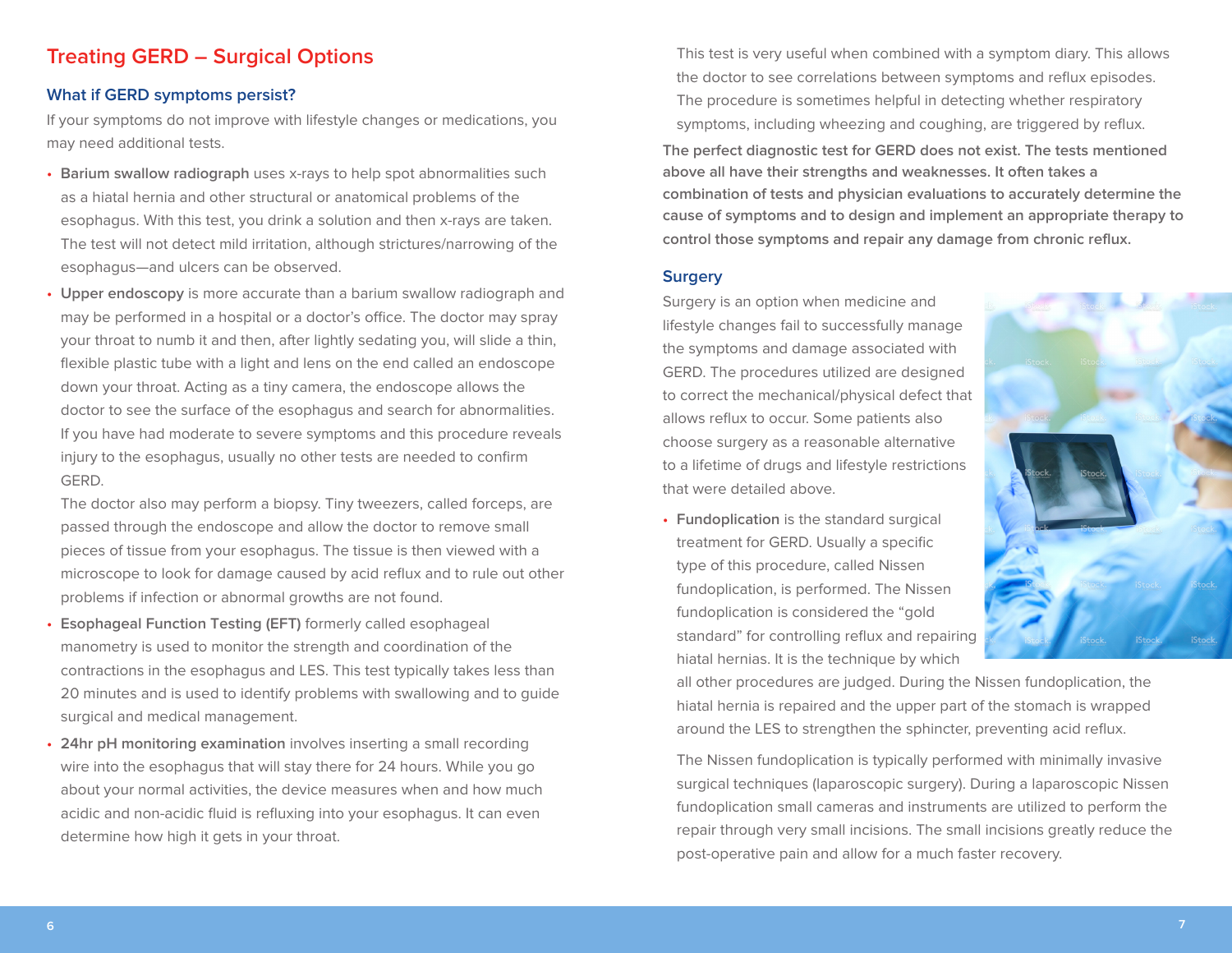When performed by experienced surgeons, laparoscopic fundoplication is safe and effective in people of all ages, including infants. A "Robotic" Nissen Fundoplication is identical to a laparoscopic Nissen with respect to the actual operative steps. It may offer some advantage in some cases for the operating surgeon with respect to improved vision and dissection. Most people can leave the hospital after an overnight stay and return to work in 1 to 2 weeks. **More importantly, because the reflux is controlled, medications for GERD are usually no longer needed for most patients.**

- • **Endoscopic techniques** have been developed in the past to attempt to control reflux. They are done via the mouth and do not involve incisions or extended recovery but none have show the efficacy of laparoscopic surgery at controlling reflux long term in all patients but in highly selected patients with mild disease and small hiatal hernias they can be very effective. The Trans-oral Incisionless Fundoplication or TIF procedure is good example. It is often chosen by patients who find medical management unsatisfactory but feel that even a minimally invasive surgery is to big of a step for them. A similar procedure called MUSE has recently been developed and placed into practice. These procedures do not " burn any bridges" so a surgical fundoplication can be done at a latter date if the incisionless route doesn't maintain durable results.
- • **Magnetic Sphincter Augmentation** utilizing the **LINX procedure** is one of the newest mechanisms for controlling reflux. This FDA approved device is implanted by the Surgeon around the LES utilizing a minimally invasive surgical technique that takes less than an hour to perform in most cases. The magnetic bracelet opens and closes to let food pass through but resists regurgitation of acid and gastric contents from below. Unlike a Nissen the repaired valve has the ability to relax, which allows belching and vomiting to occur if needed. Dr. Gillian was the first Surgeon in Virginia and the DC Metro area approved to implant this device and is currently the leading implant center for this procedure in the Eastern United States. Inova Alexandria Hospital is one of only four training sites in the country surgeons to learn this procedure because of the expertise of Dr. Gillian and his team.